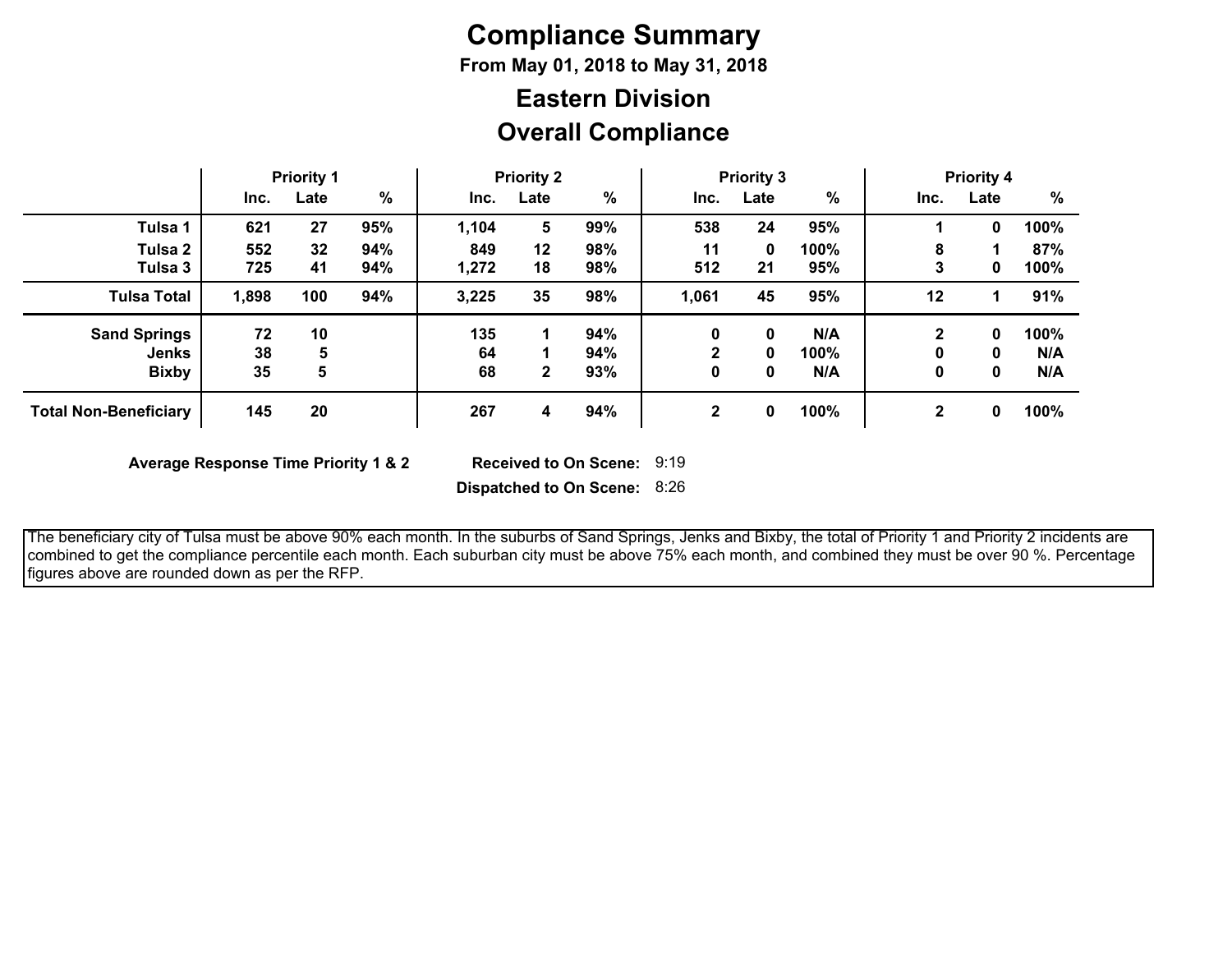# **Compliance Summary**

**From May 01, 2018 to May 31, 2018**

### **Overall Compliance Western Division**

|                               | <b>Priority 1</b> |             | <b>Priority 2</b> |       |              | <b>Priority 3</b> |      |             |     | <b>Priority 4</b> |             |      |
|-------------------------------|-------------------|-------------|-------------------|-------|--------------|-------------------|------|-------------|-----|-------------------|-------------|------|
|                               |                   | Inc. Late   | $\frac{9}{6}$     | Inc.  | Late         | $\%$              | Inc. | Late        | %   | Inc.              | Late        | %    |
| <b>Oklahoma City 1</b>        | 976               | 55          | 94%               | 1,692 | 15           | 99%               | 458  | 8           | 98% | 4                 | 0           | 100% |
| <b>Oklahoma City 2</b>        | 1,000             | 115         | 88%               | 1,588 | 20           | 98%               | 245  | 10          | 95% | $\mathbf{2}$      | 0           | 100% |
| <b>Edmond</b>                 | 156               | 17          | 89%               | 272   | 11           | 95%               | 62   | 3           | 95% | 0                 | 0           | N/A  |
| <b>Total OKC &amp; Edmond</b> | 2,132             | 187         | 91%               | 3,552 | 46           | 98%               | 765  | 21          | 97% | 6                 | 0           | 100% |
| <b>Mustang</b>                | 42                | 12          |                   | 52    | 1            | 86%               | 16   | 1           | 93% | 0                 | $\mathbf 0$ | N/A  |
| <b>The Village</b>            | 21                | $\mathbf 0$ |                   | 42    | 1            | 98%               | 0    | 0           | N/A | 0                 | $\mathbf 0$ | N/A  |
| <b>Nichols Hills</b>          | 7                 | $\mathbf 1$ |                   | 5     | 0            | 91%               | 0    | $\mathbf 0$ | N/A | 0                 | $\mathbf 0$ | N/A  |
| <b>Total Non-Beneficiary</b>  | 70                | 13          |                   | 99    | $\mathbf{2}$ | 91%               | 16   | 1           | 93% | 0                 | $\mathbf 0$ | N/A  |
| <b>Piedmont</b>               | 4                 |             |                   | 5     |              |                   | 0    |             |     | 0                 |             |      |

**Average Response Time Priority 1 & 2** 

**Dispatched to On Scene:** 8:56 Received to On Scene: 9:23

 The beneficiary city of Oklahoma City must be above 90% each month. In the suburbs of Warr Acres, Bethany, Mustang, The Village, and Nichols Hills, the total of Priority 1 and Priority 2 incidents are combined to get the compliance percentile each month. Each suburban city must be above 75% each month, and combined they must be over 90 %. Percentage figures above are rounded down as per the RFP.